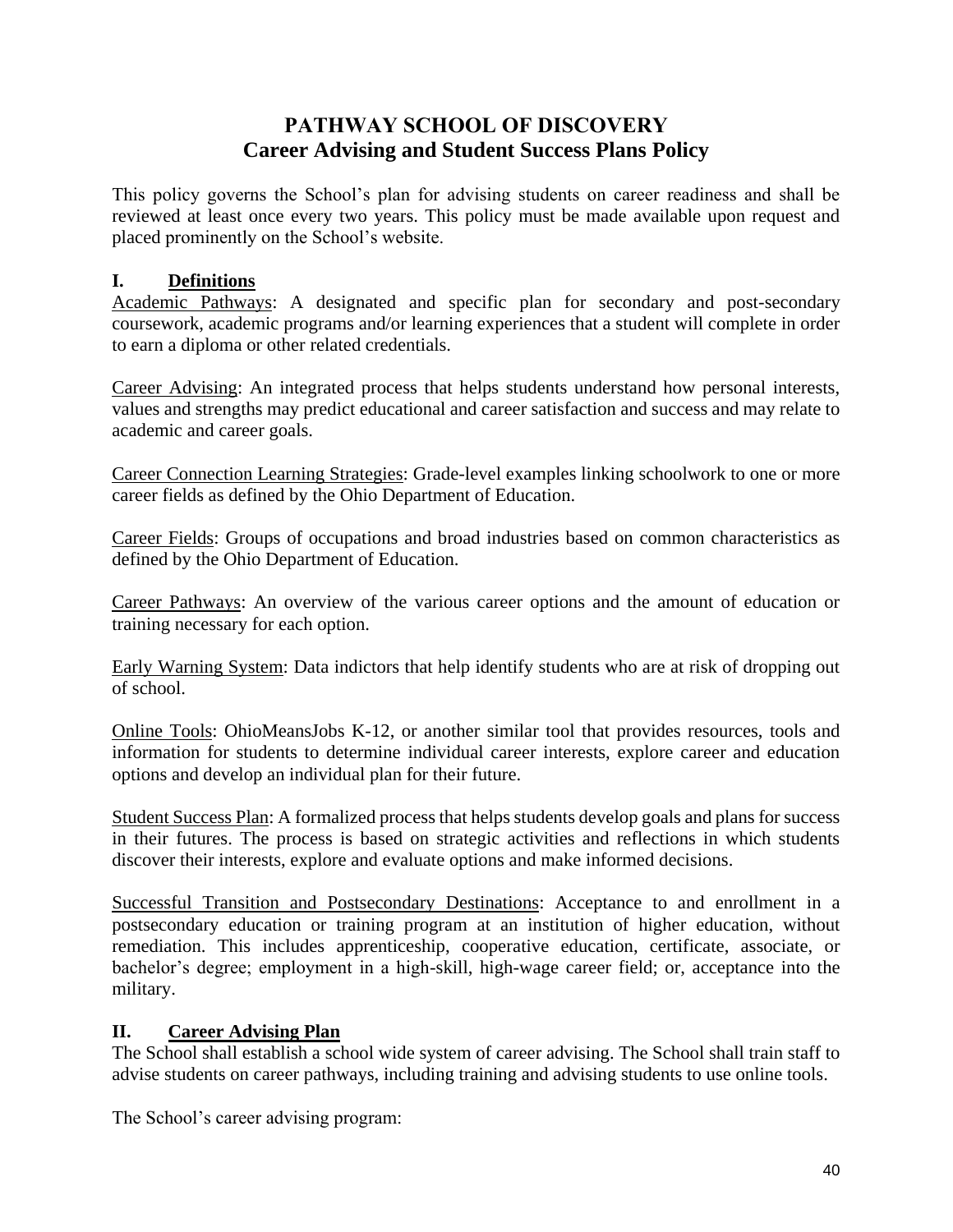- 1. will provide career advising to students in grades 6-12 through a combination of formal scheduled meetings with each student, classroom instruction regarding possible career options and career advice provided by teachers;
- 2. shall provide grade-level examples linking a student's schoolwork to one or more career fields by consulting the Career Connections Learning Strategies and/or any other career advising source the Principal of the School and/or the Board deems appropriate;
- 3. shall develop multiple academic pathways through high school that will allow a student to earn a high school diploma, including career technical programs and advanced standing programs;
- 4. will provide the supports necessary for students to transition successfully from high school to their post-secondary destination, including interventions and services necessary for students who need remediation in mathematics and English language arts; and
- 5. identify and publicize courses that can award students both traditional academic and career technical credit.

# **III. Documentation of the School's Career Advising Program**

The School shall document the career advising provided to each student for review by the student, the student's parent, and future schools that the student may attend. The School shall not otherwise release any documentation of career advising provided to each student absent the written consent of the student's parent or the written consent of the student if the student is at least eighteen years old.

# **IV. Students At Risk of Dropping Out of High School**

The School shall identify students who are at risk of dropping out using one or more local, research-based methods, such as the Ohio Department of Education Early Warning System or any other method deemed appropriate by the School's Principal or his/her designee or by the Board. The School shall consider the input of teachers and guidance counselors in identifying students at risk of dropping out of school.

Any student identified as at risk shall be provided a Student Success Plan. A Student Success Plan shall address the role of career-technical education, competency-based education, and/or experiential learning, and create a pathway to high school graduation. The School shall offer the student's parent an opportunity to assist in developing the plan. If the student's parent does not participate in the development of the plan, the School shall provide the parent (1) a copy of the Student's Success Plan, (2) a statement of the importance of a high school diploma, and (3) a summary of the academic success pathways available to the student to succeed in graduation.

The School shall provide additional interventions and career advising for students who are identified as at risk of dropping out. Career advising shall be aligned with the student's success plan.

*R.C. 3313.6020*. **See Appendices 204.14-A** Model Student Success Plan Invitation Letter to Parent and **204.14-B** Model Letter to Parent After Development of Student Success Plan.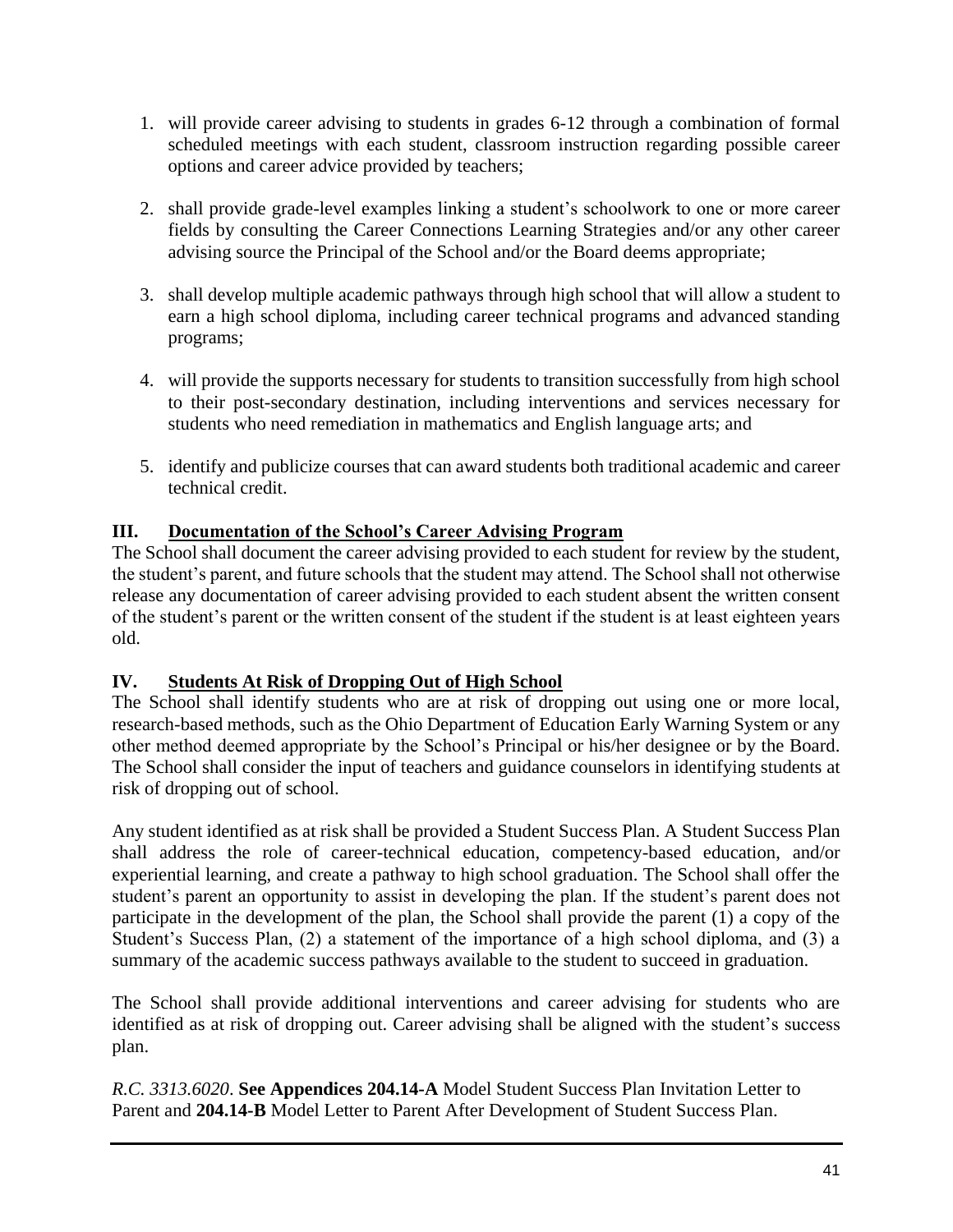References: R.C. 3313.6020

Appendices: 204.14-A Model Student Success Plan Invitation Letter to Parent 204.14-B Model Letter to Parent After Development of Student Success Plan

Effective Date: December 16, 2015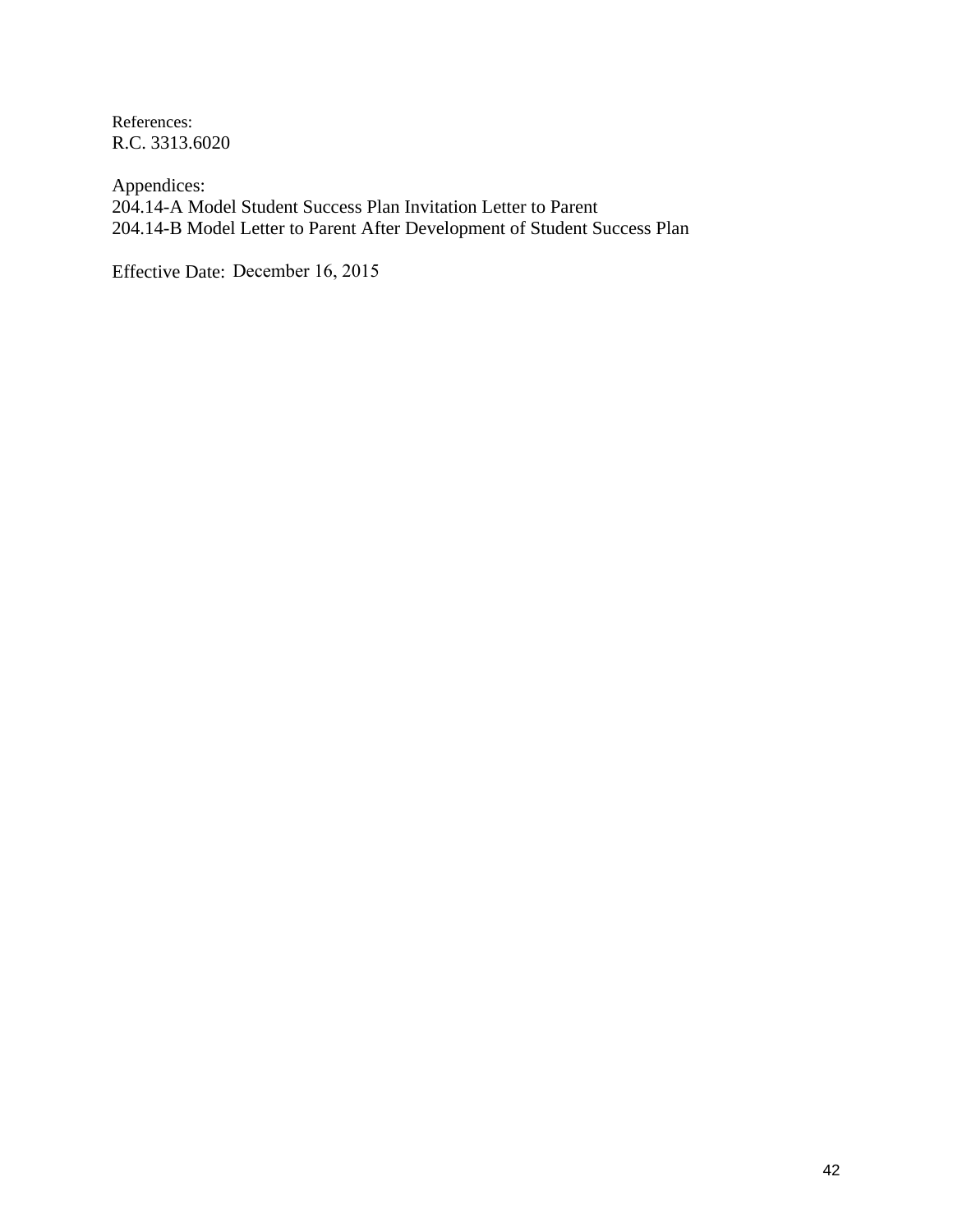### **Appendix A Model Student Success Plan Invitation Letter to Parent**

Dear Parent:

This is to notify you that [insert child's name] has been identified as at risk of dropping out of school pursuant to Ohio Revised Code Section 3313.6020(C). Consistent with the law and Board Policy, your child will be provided with a Student Success Plan in order to identify your child's academic and career pathway towards the completion of high school and graduation.

You are entitled to assist in developing the Student Success Plan for your child. The School will begin developing your child's Student Success Plan at (time) on (date) at \_\_\_\_\_\_\_\_\_\_\_\_\_\_\_\_\_\_\_\_\_\_\_(location). If you choose not to participate, the School shall provide you with a copy of your child's Student Success Plan and a summary of the academic success pathways available to your child to succeed in graduation.

Graduating and earning a high school diploma is important to your child's future. Please know that the School hopes for the success of each of its students throughout the process of earning a diploma. Should you have any additional questions or concerns, please do not hesitate to contact me.

Sincerely,

[insert Principal's name] Principal of [insert School's name]

PLEASE CHECK ONE:

I **WILL** attend the meeting to discuss the development of my child's Student Success Plan.

---------------------------------------------------------------------------------------------------------------------

I **WILL NOT** attend the meeting to discuss the development of my child's Student Success Plan.

If you are unable to attend the meeting due to a scheduling conflict, please contact the School Principal to determine if an alternative date may be available.

**Please return the following information to your child's school. Failure to return this information to the School by the stated return date will be deemed intent not to participate.**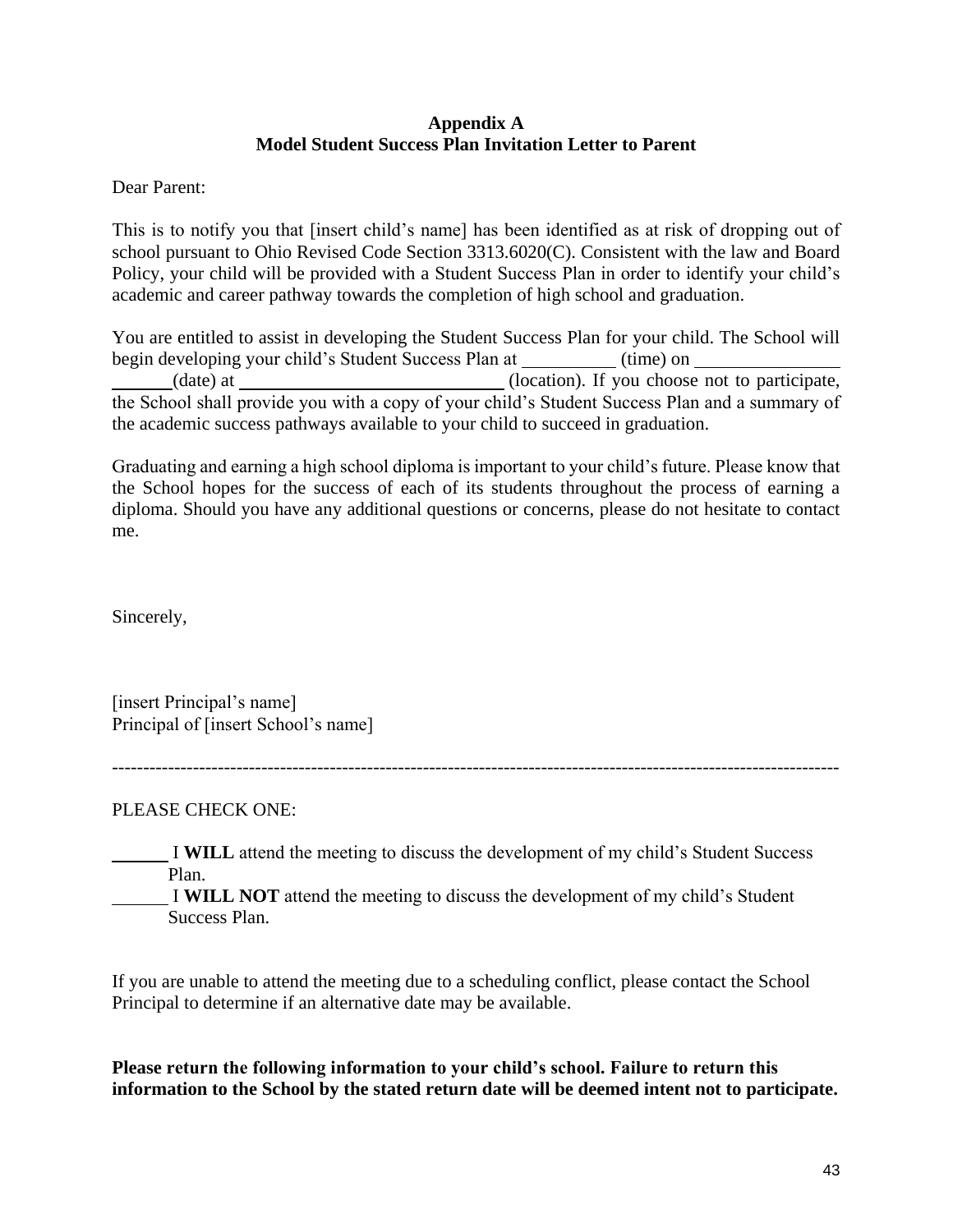# **Appendix B Model Letter to Parent After Development of Student Success Plan**

Dear Parent:

On [insert date] you were notified that the School has identified [insert student's name] as at risk of dropping out of school and invited to assist in the development of a Student Success Plan for your child. The meeting to develop your child's Student Success Plan was held on (date) at \_\_\_\_\_\_ (time), and you were not in attendance.

Consistent with Ohio law and Board Policy, attached is:

- (1) the Student Success Plan developed for your child, and
- (2) a summary of your child's academic and career pathway towards the successful completion of high school and graduation.

Graduating and earning a high school diploma is vital to your child's future. [Insert any information pertaining to the importance of earning a high school diploma—required by R.C. 3313.6020]. The School aims to assist each of its students in attaining a high school diploma.

Should you have any additional questions or concerns, please do not hesitate to contact me.

Sincerely,

[insert Principal's name] Principal of [insert School's name]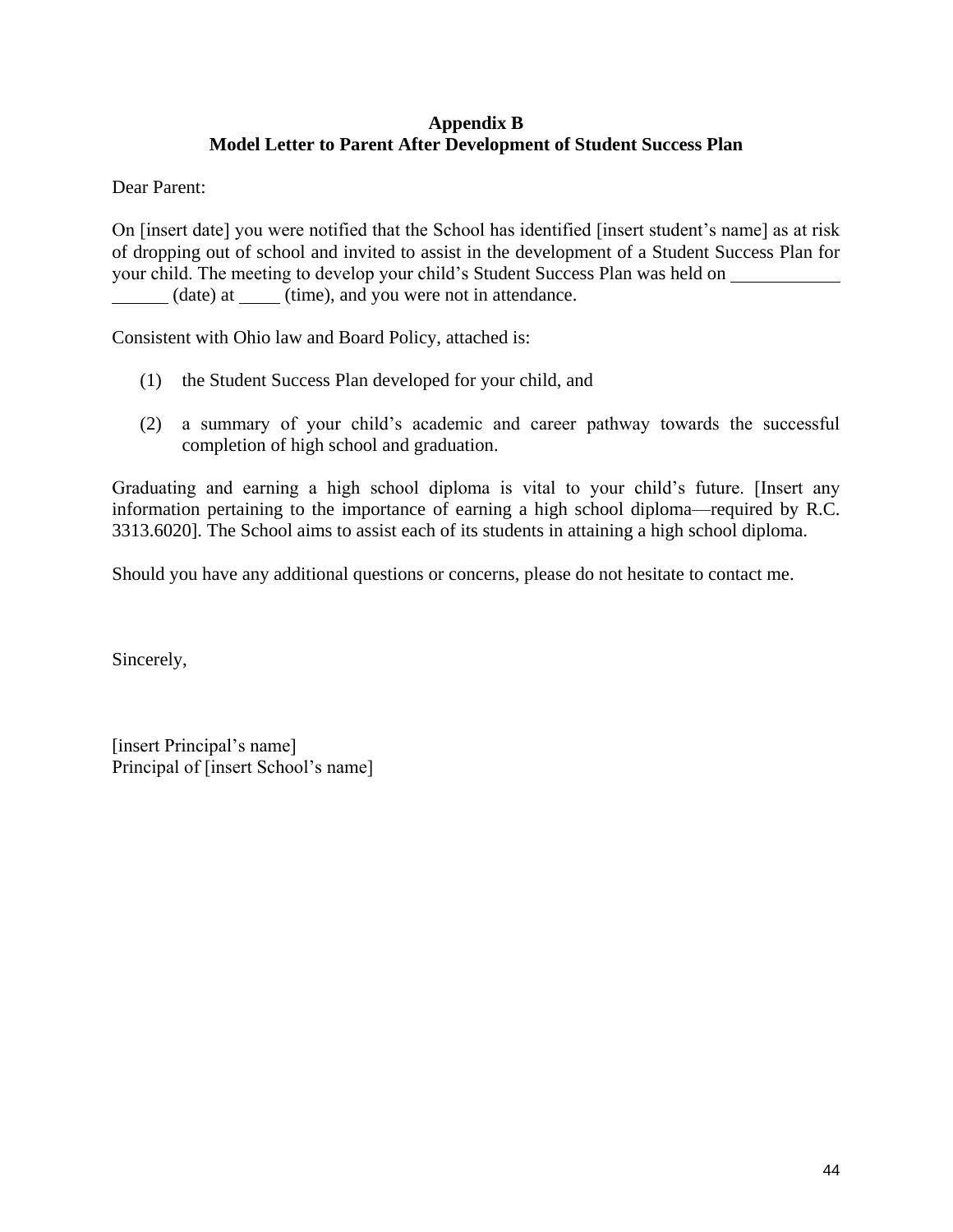### PATHWAY SCHOOL OF DISCOVERY **RESOLUTION of the BOARD of DIRECTORS**

Career Advising and Student Success Plans Policy  $\bullet$ 

**Board President Signature:** 

<u>Vurn A. Robie</u>

Date: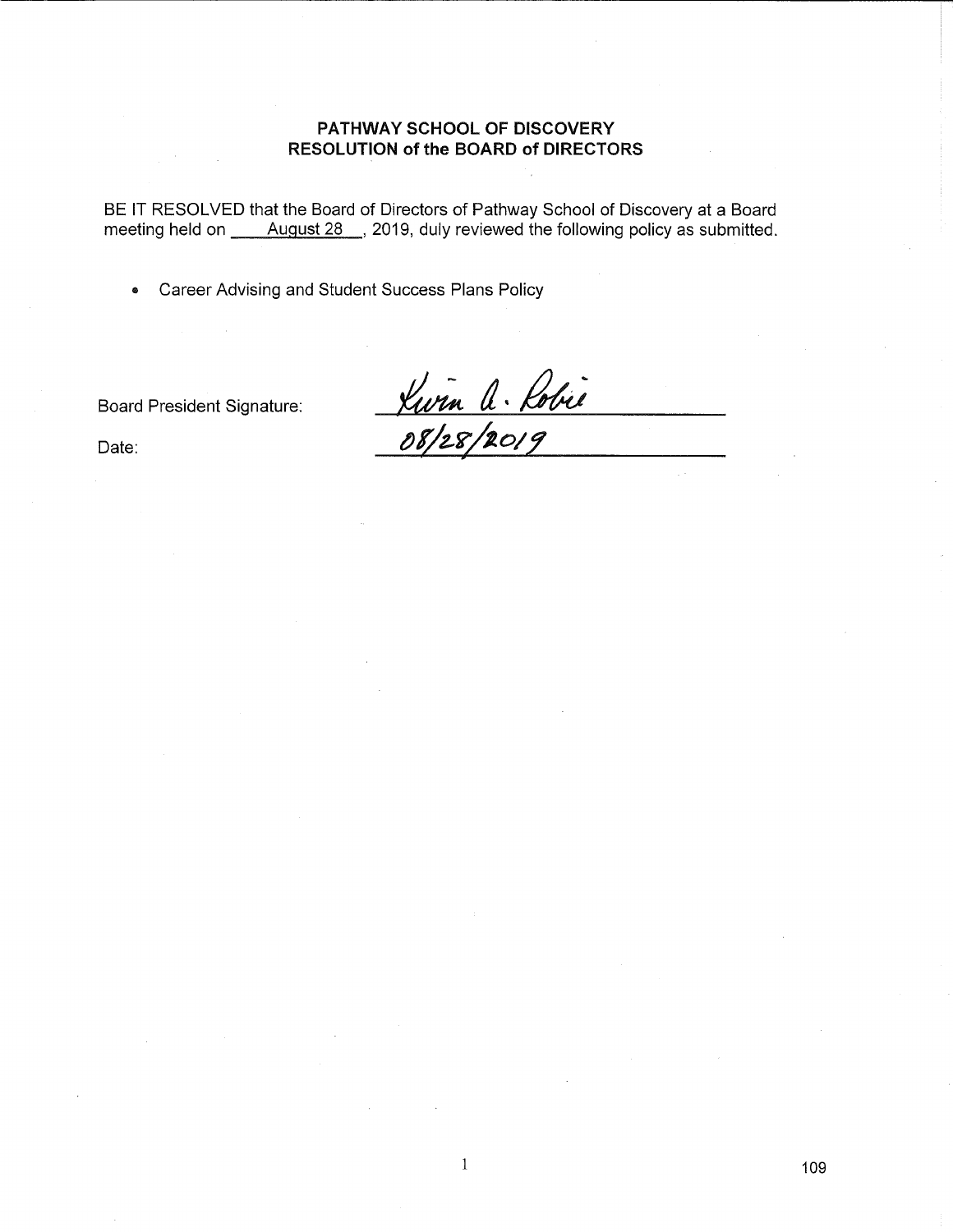# AT PATHWAY SCHOOL OF DISCOVERY 173 AVONDALE DRIVE, DAYTON, OH 45404

### **BOARD OF DIRECTORS:**

|                               | <b>PRESENT</b> | <b>NOT PRESENT</b> | <b>TERM EXPIRATION</b> |
|-------------------------------|----------------|--------------------|------------------------|
| Kevin Robie   President       |                |                    | June 30, 2020          |
| Leslie Stuck   Vice President |                |                    | June 30, 2022          |
| Karl Konsdorf   Treasurer     |                |                    | June 30, 2021          |
| Darlene Packard   Secretary   |                |                    | June 30, 2021          |
| Duane Martin   Director       |                |                    | June 30, 2021          |

### **NON-BOARD MEMBERS ATTENDING:**

- 1. Nathan Preston Principal
- 2. Victoria Simmons North Dayton School of Discovery Principal
- 3. Augie Herman ESCLEW
- 4. Phyllis Jackson Parent
- 5. Latreka Mabane Parent
- 6. Ashley Andrade Parent
- 7. Jessica Ford Parent
- 8. Amanda Thomas Parent
- 9. Greg Dennis NHA

# 1. CALL TO ORDER

Kevin Robie called the meeting to order at 3:30 p.m.

### 2. ROLL CALL

Roll call was held. A quorum was present.

Without objection, the Public Comment portion of the agenda was moved to the start of the meeting.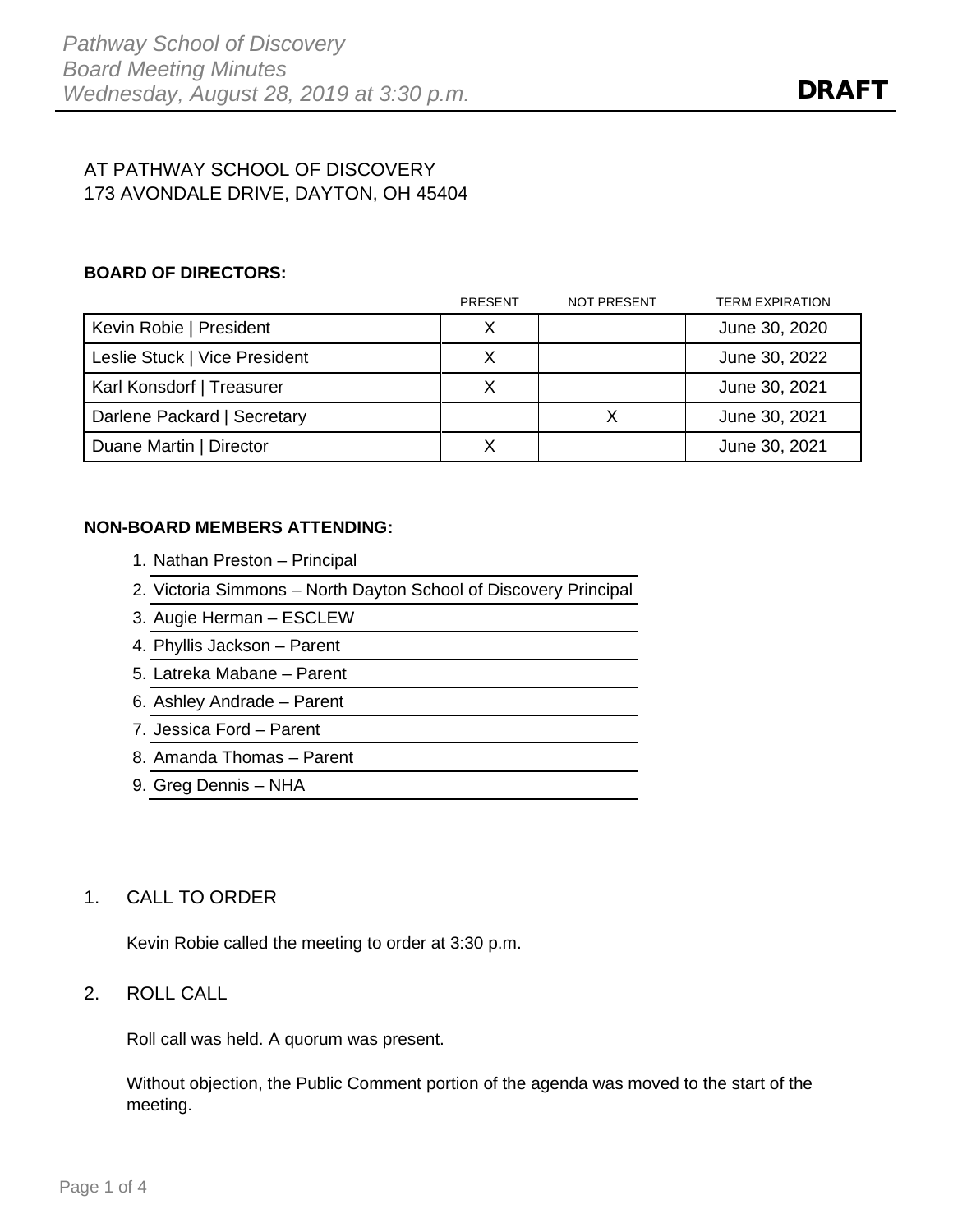# 3. PUBLIC COMMENT

Latreka Mabane addressed the Board regarding concerns and objections to the morning arrival procedures, elimination of hooded sweatshirts from the dress code, and the school lunch process. Specifically, Ms. Mabane wants to be able to walk her student to the specific classroom each morning.

Amanda Thomas addressed the Board in support of the principal, his enforcement of the visitor policy, and his concern for the safety of Pathway students.

Phyllis Jackson addressed the Board and echoed many of Ms. Mabane's concerns. Ms. Jackson is also concerned with students having enough time to eat lunch during their scheduled lunch period.

Ashley Andrade and Jessica Ford addressed the Board in support of Ms. Mabane's comments.

# 4. ACTION ITEMS

- a. Approval of Multiple Agenda Items A motion was made by Duane Martin and seconded by Karl Konsdorf to approve the following agenda items:
	- The June 19, 2019 Board Meeting Minutes as submitted;
	- The July 26, 2019 Board Meeting Minutes as submitted;
	- The 2020 Children's Internet Protection Act (CIPA) Form 479 as submitted;
	- The School Improvement Plans as submitted;
	- To appoint an administrator (dean, principal, or DSQ) not involved in the original suspension as the Designee for Suspension Appeals for Pathway School of Discovery.

The motion was approved unanimously. (4-0)

# b. Approval of the Career Technical Education Resolution

A motion was made by Duane Martin and seconded by Leslie Stuck to approve the Career Technical Education Resolution as submitted. The motion was approved. (3-1, Karl Konsdorf)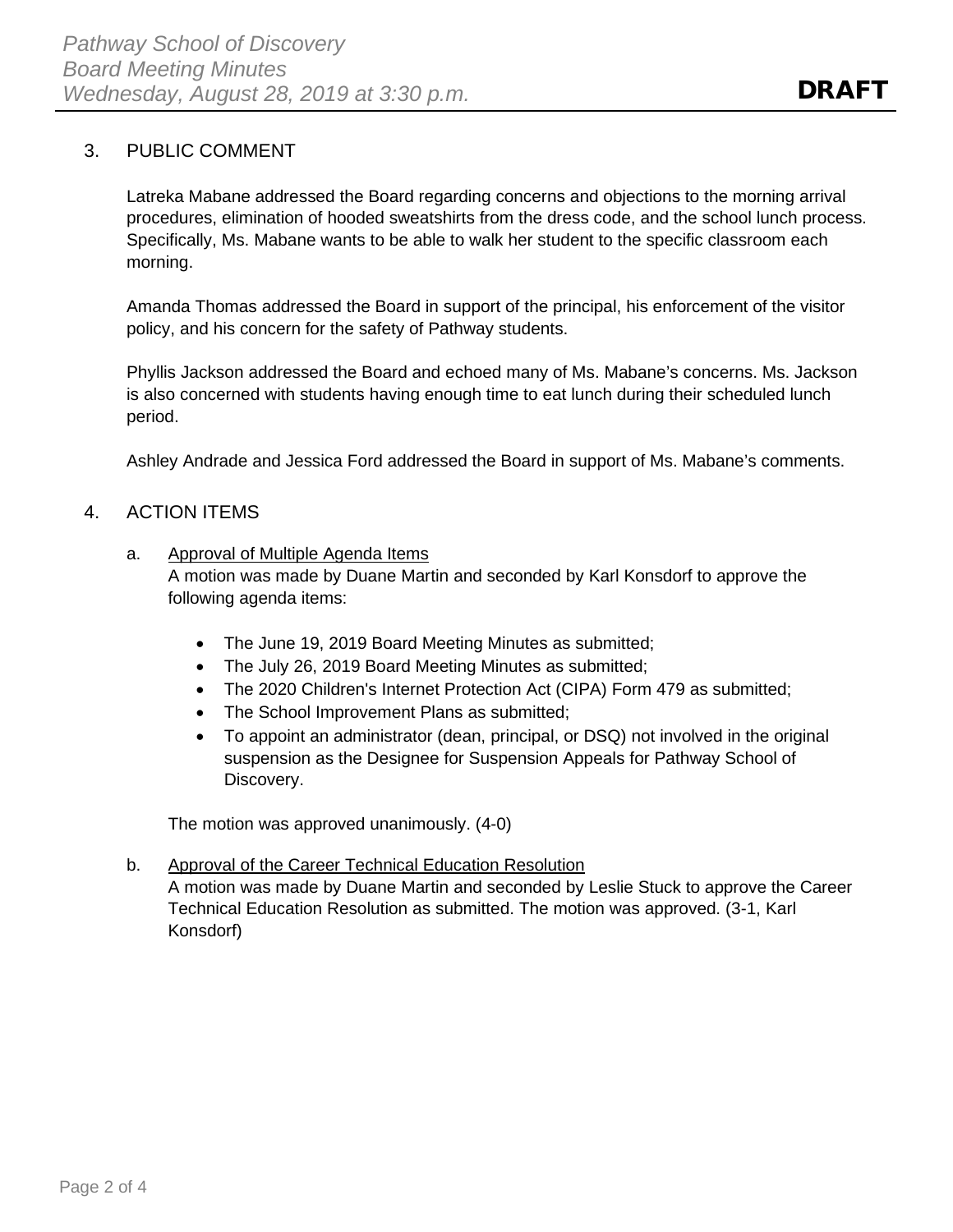# 5. MANAGEMENT REPORTS

### a. Principal Report

Nathan Preston presented the Principal Report.

i. **Enrollment Update** 

The Enrollment Update was presented. There are 748 students currently enrolled.

- ii. Monthly Enrollment Residency Verification Review The Board reviewed the school's enrollment residency verification for the months of June, July, and August. The registrar was collecting the appropriate enrollment verification information as students enrolled for the new year.
- iii. School Performance Report Dashboard Suite

The School Performance Report Dashboard Suite was presented.

- 1. Proficiency and Growth Greg Dennis and Nathan Preston presented results from the spring administration of the NWEA.
- 2. Parent Satisfaction Survey Results Greg Dennis presented results from the spring administration of the Parent Satisfaction Survey.
- b. Board Fund Report

The Board Fund balance of \$38,497.80 was reported as of June 30, 2019. This amount carries forward and will be added to the \$35,000.00 allotment for this year.

# 6. DISCUSSION ITEMS

- a. The 2018-2019 Board Satisfaction Survey Summary was discussed. Greg Dennis presented a summary memo from the spring 2019 survey.
- b. The Career Advising and Student Success Plans Policy was discussed. Greg Dennis presented the Career Advising and Student Success Plans Policy, which remains unchanged from previous years.
- c. The Background Check Update was discussed. Statute requires members of community school governing authorities to undergo a criminal background check every five years. Duane Martin is completing the process.
- d. The 2019-2020 Parent and Student Handbook Updates were discussed. Greg Dennis presented an update to the student retention and acceleration portion of the Parent and Student Handbook.
- 7. NEW BUSINESS

None was presented.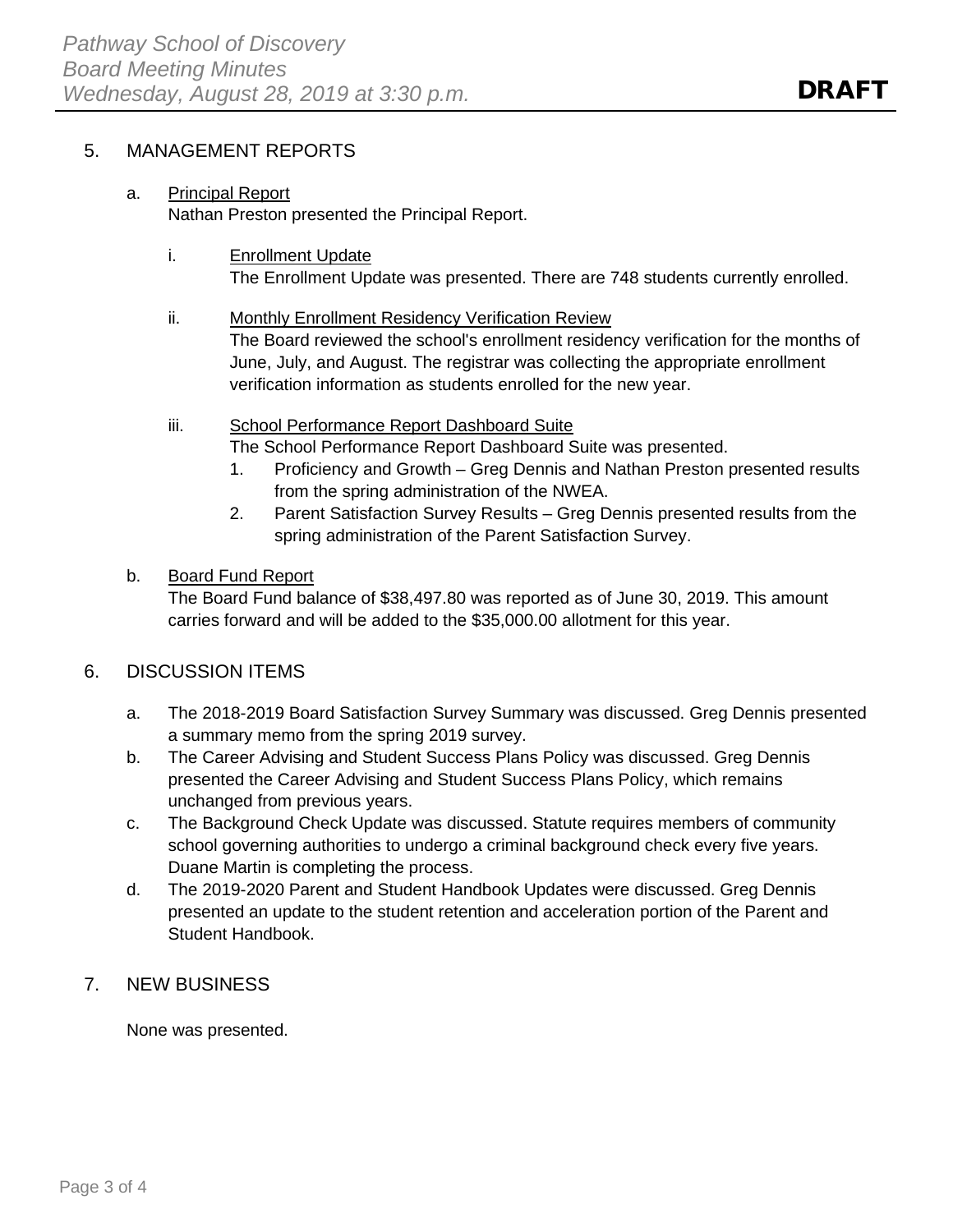# 8. SPONSOR UPDATE

Augie Herman provided an update on behalf of ESCLEW. Mr. Herman verified Board member contact information, discussed Opening Assurances, the school's site visit that day, and the successful completion of the monthly financial review.

### 9. ADJOURNMENT

The meeting was adjourned at 4:52 p.m.

**NEXT MEETING: Wednesday, October 16, 2019 at 3:30 p.m.**

**OFFICER OF THE BOARD**

**SIGNATURE \_\_\_\_\_\_\_\_\_\_\_\_\_\_\_\_\_\_\_\_\_\_\_\_\_\_\_\_\_\_\_\_\_\_\_\_\_\_\_\_**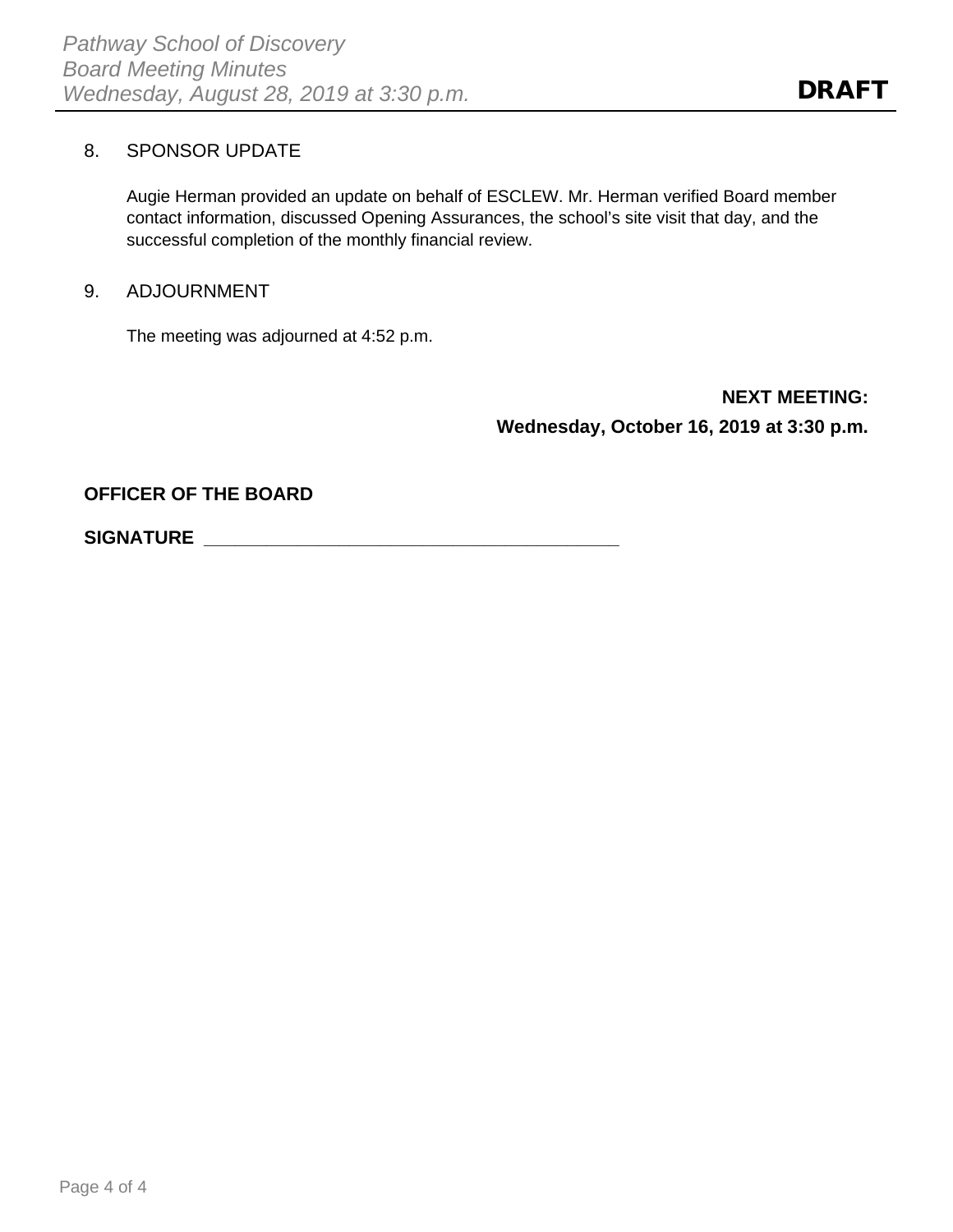# Pathway School of Discovery **Board Meeting Minutes** Wednesday, August 23, 2017 at 4:00 p.m.

# AT PATHWAY SCHOOL OF DISCOVERY 173 AVONDALE ROAD, DAYTON, OH 45404

### **BOARD OF DIRECTORS:**

|                                | PRESENT                 | <b>NOT PRESENT</b> | <b>TERM EXPIRATION</b> |
|--------------------------------|-------------------------|--------------------|------------------------|
| Kevin Robie   President        |                         |                    | June 30, 2020          |
| Kathy Rearick   Vice President |                         |                    | June 30, 2018          |
| Melody Mitchell   Treasurer    | $\mathbf{r}$            |                    | June 30, 2019          |
| Leslie Stuck   Secretary       |                         |                    | June 30, 2019          |
| Duane Martin   Director        | (Departed at 4:53 p.m.) |                    | June 30, 2018          |

### **NON-BOARD MEMBERS ATTENDING:**

- 1. Keith Colbert Principal
- 2. Renaldo O'Neal North Dayton School of Discovery Principal
- 3. Augie Herman ESCLEW
- 4. Greg Dennis NHA

#### $1.$ **CALL TO ORDER**

Kevin Robie called the meeting to order at 4:04 p.m.

#### $2.$ ROLL CALL

Roll call was held. A quorum was present.

#### **MANAGEMENT REPORTS** 3.

**Principal Report** a. Keith Colbert presented the Principal Report.

> ì. **Enrollment Update** The Enrollment Update was presented. There are 776 students currently enrolled.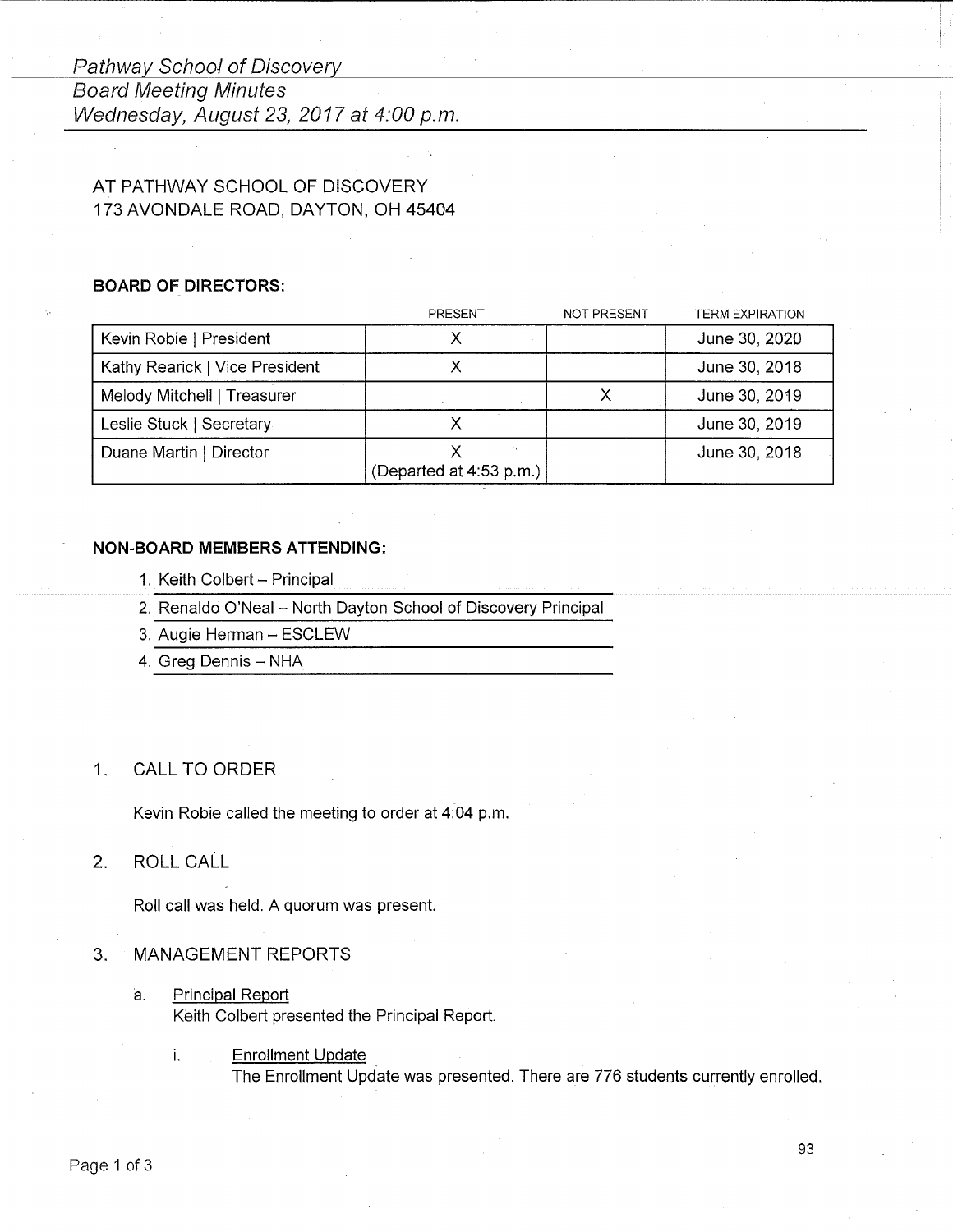School Performance Report Dashboard Suite ii.

The School Performance Report Dashboard Suite was presented.

- Proficiency & Growth Greg Dennis and Keith Colbert presented results from  $\mathbf{1}$ . the spring administration of the NWEA.
- $2.$ Parent Satisfaction Survey Results - Greg Dennis and Keith Colbert presents results from the spring Voice of the Parent Survev.

#### **Board Fund Report**  $b$ .

The Board Fund balance was reported. The balance is \$75,995.77.

Note: Action Items were moved ahead of Discussion Items without objection.

#### **ACTION ITEMS**  $\mathbf{A}$

- Approval of Multiple Action Items a. A motion was made by Duane Martin and seconded by Kathy Rearick to approve the following agenda items:
	- The June 21, 2017 Board Meeting Minutes as submitted;
	- The 2017 Children's Internet Protection Act (CIPA) Form 479 as submitted;
	- The 2018 Letter of Agency for E-rate Funding as submitted;
	- The School Improvement Plan as submitted.

The motion was approved unanimously. (4-0)

 $b<sub>1</sub>$ Approval of the 2017 NHA Board Symposium Removed from Agenda.

Note: Duane Martin departed the meeting at 4:53 p.m.

#### 5. **DISCUSSION ITEMS**

- The Board Satisfaction Survey Summary was discussed. Greg Dennis presented a. information from the 2016-2017 Board Satisfaction Survey.
- The 2017-2018 Open Meetings and Public Records Training was discussed. Board Legal  $b<sub>1</sub>$ Counsel, Amy Borman, will conduct a training session for the Board on August 31.
- The Career Advising and Student Success Plans Policy was discussed. Greg Dennis C. presented the Career Advising and Student Success Plans Policy, which is unchanged from 2015.
- d. The 2017 NHA Board Symposium was discussed. Greg Dennis presented the draft Agenda for NHA's Board Symposium.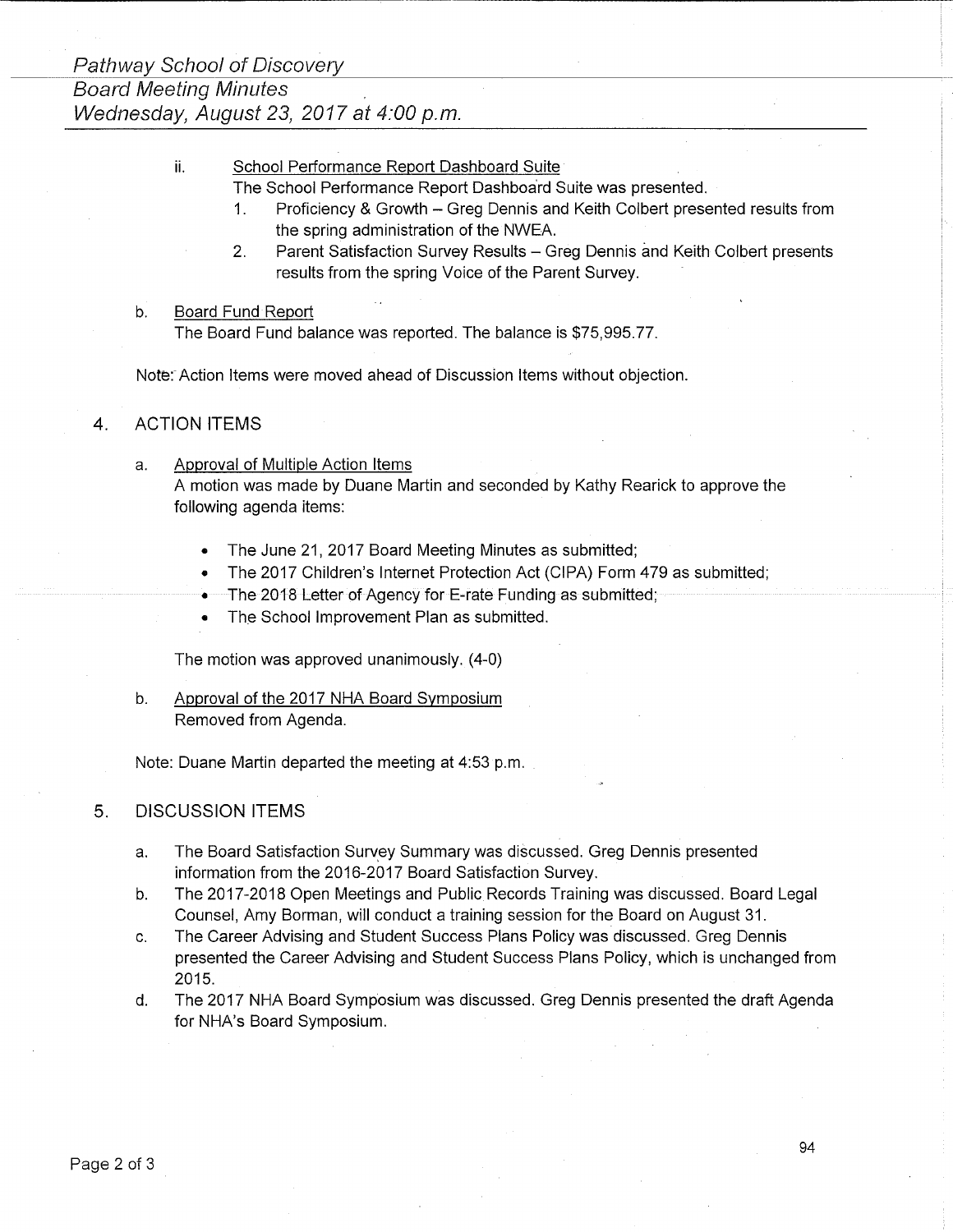6. **NEW BUSINESS** 

None was presented.

#### SPONSOR UPDATE  $7.$

Augie Herman provided an update on behalf of the ESCLEW including information on an upcoming sponsor questionnaire.

#### 8. PUBLIC COMMENT

None was given.

#### 9. **ADJOURNMENT**

The meeting was adjourned at 5:31 p.m.

### **NEXT MEETING:**

### Thursday, August 31, 2017 at 11:30 a.m.

OFFICER OF THE BOARD Jesuie a Stale **SIGNATURE**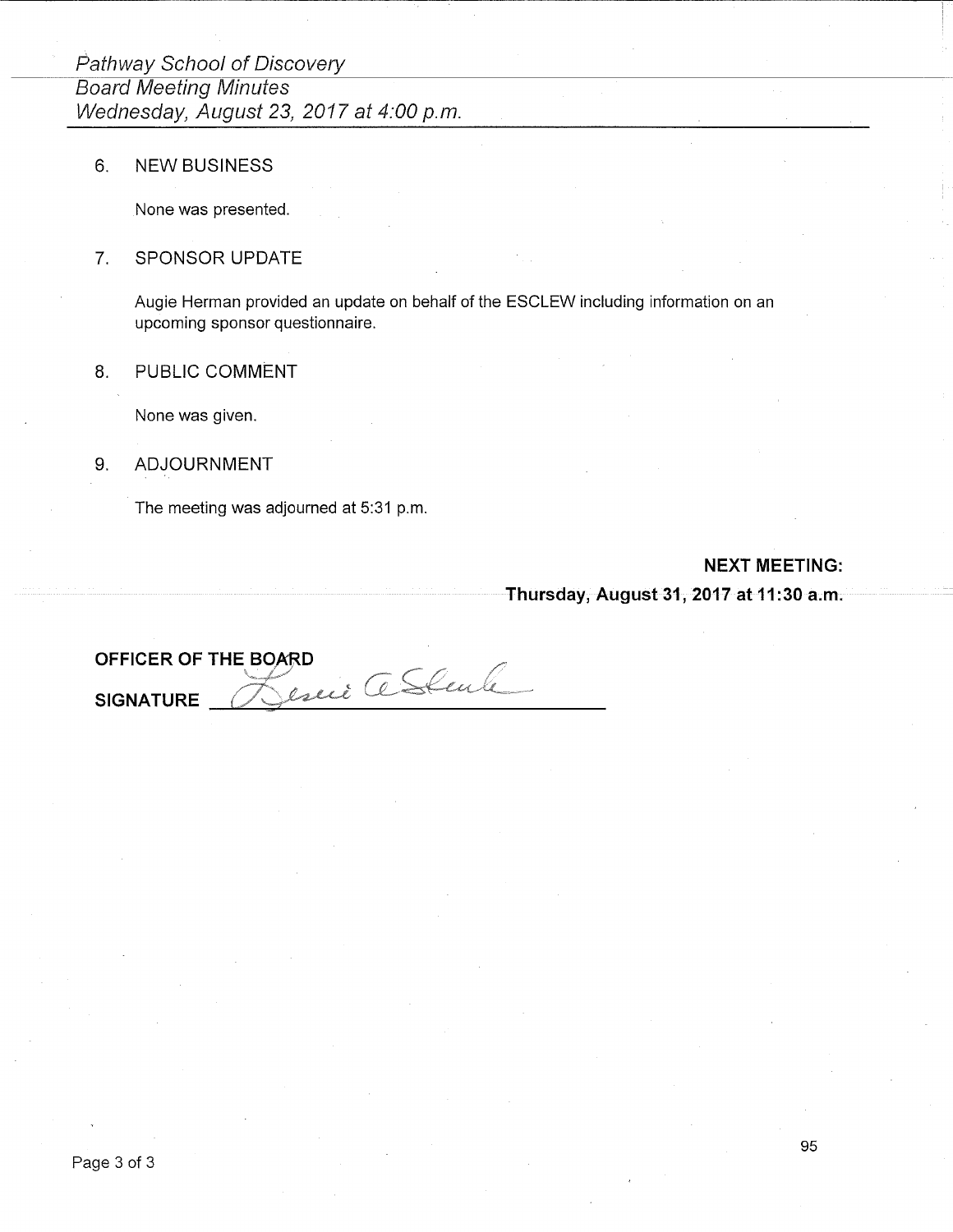### Meeting held at:

Pathway School of Discovery, 173 Avondale Road, Dayton, OH 45404

### **BOARD OF DIRECTORS:**

|                                   | <b>PRESENT</b> | <b>NOT PRESENT</b> | <b>TERM EXPIRATION</b> |
|-----------------------------------|----------------|--------------------|------------------------|
| Kevin Robie   President/Treasurer | X              |                    | June 30, 2017          |
| Duane Martin   Vice President     | Χ              |                    | June 30, 2018          |
| Paige Bartlett   Secretary        | X              |                    | June 30, 2018          |
| Kathy Rearick   Director          |                |                    | June 30, 2018          |
| Susan Garretson   Director        |                |                    | June 30, 2016          |

### **NON-BOARD MEMBERS ATTENDING:**

- 1. Keith Colbert Principal
- 2. Augie Herman ESCLEW
- 3. Greg Dennis NHA

# 1. CALL TO ORDER

Kevin Robie called the meeting to order at 4:42 p.m.

### 2. ROLL CALL

Roll call was held.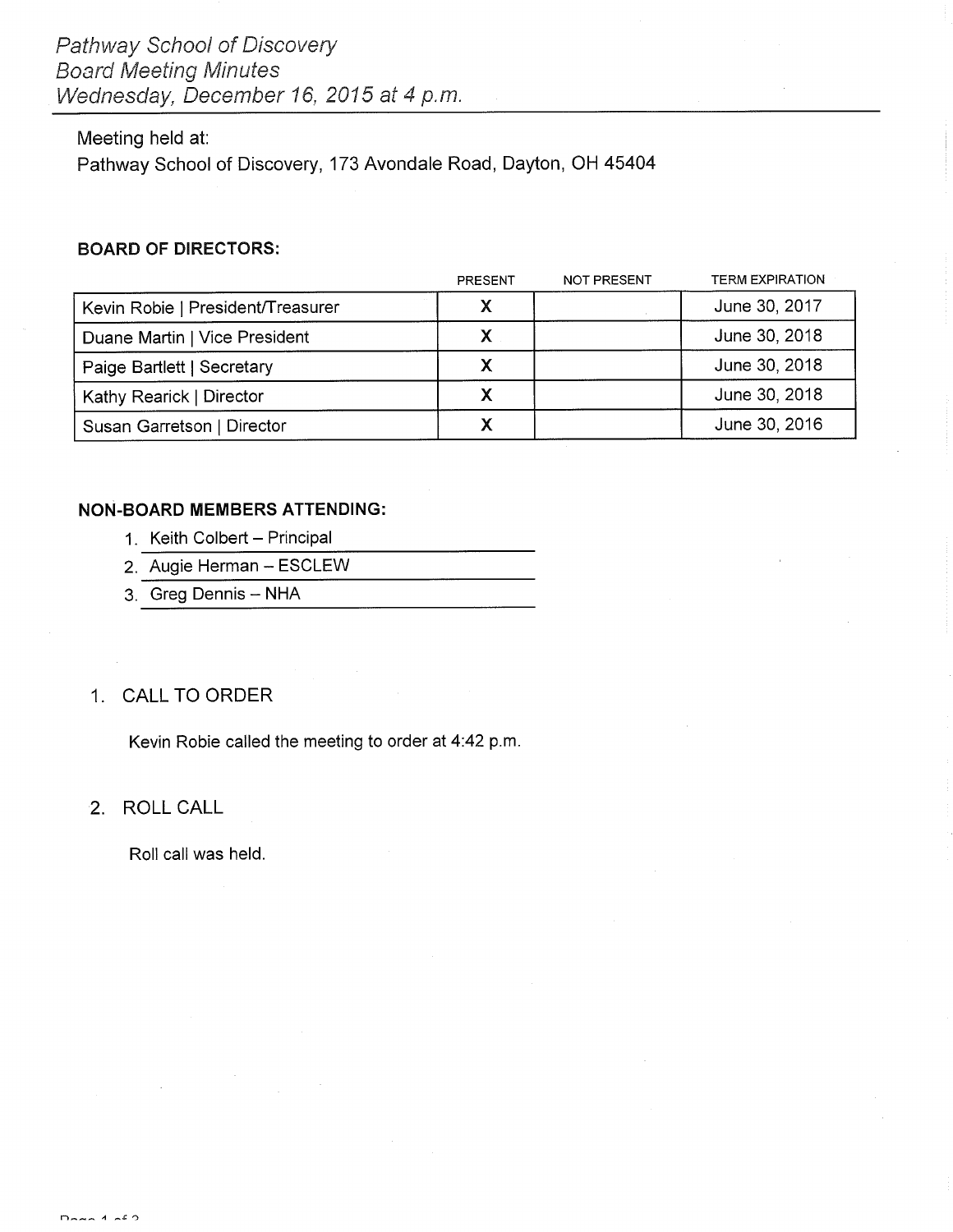#### **MANAGEMENT REPORTS**  $3<sub>1</sub>$

#### **Principal Report**  $a<sub>1</sub>$

Keith Colbert presented the Principal Report.

#### $\mathbf{L}$ **Enrollment Update**

The Enrollment Update was presented with 770 students currently enrolled.

#### **Behavior Management System** П.

Keith Colbert and Greg Dennis provided an overview of the Behavior Management System.

#### **NWEA Proficiency & Growth Update** III.

The NWEA Proficiency & Growth Update was presented.

#### School Performance Report Dashboard Suite  $W_{\cdot}$

The School Performance Report Dashboard Suite was presented.

1. Proficiency & Growth - Greg Dennis and Keith Colbert presented the results from the fall administration of the NWEA.

#### $b<sub>1</sub>$ **Board Fund Report**

The Board Fund balance of \$87,709.28 was reported.

#### **DISCUSSION ITEMS**  $4<sup>1</sup>$

- a. First Quarter Financial Statements Kevin Robie presented the First Quarter Financial Statements which include revenue, expenditures, and invoice information through September 30, 2015.
- b. Annual Board Development and Evaluation Greg Dennis presented a proposal for annual Board development and evaluations. The Board will discuss public records at its January meeting and would like to discuss an evaluation of NHA at its May meeting. Kathy Rearick has samples of Board self-evaluations that she has utilized with other Boards. She will bring these to share with the Board.

# 5. ACTION ITEMS

a. Approval of the October 21, 2015 Board Meeting Minutes

A motion was made by Duane Martin and seconded by Susan Garretson to approve the October 21, 2015 Board Meeting Minutes as submitted. The motion was approved unanimously. (5-0)